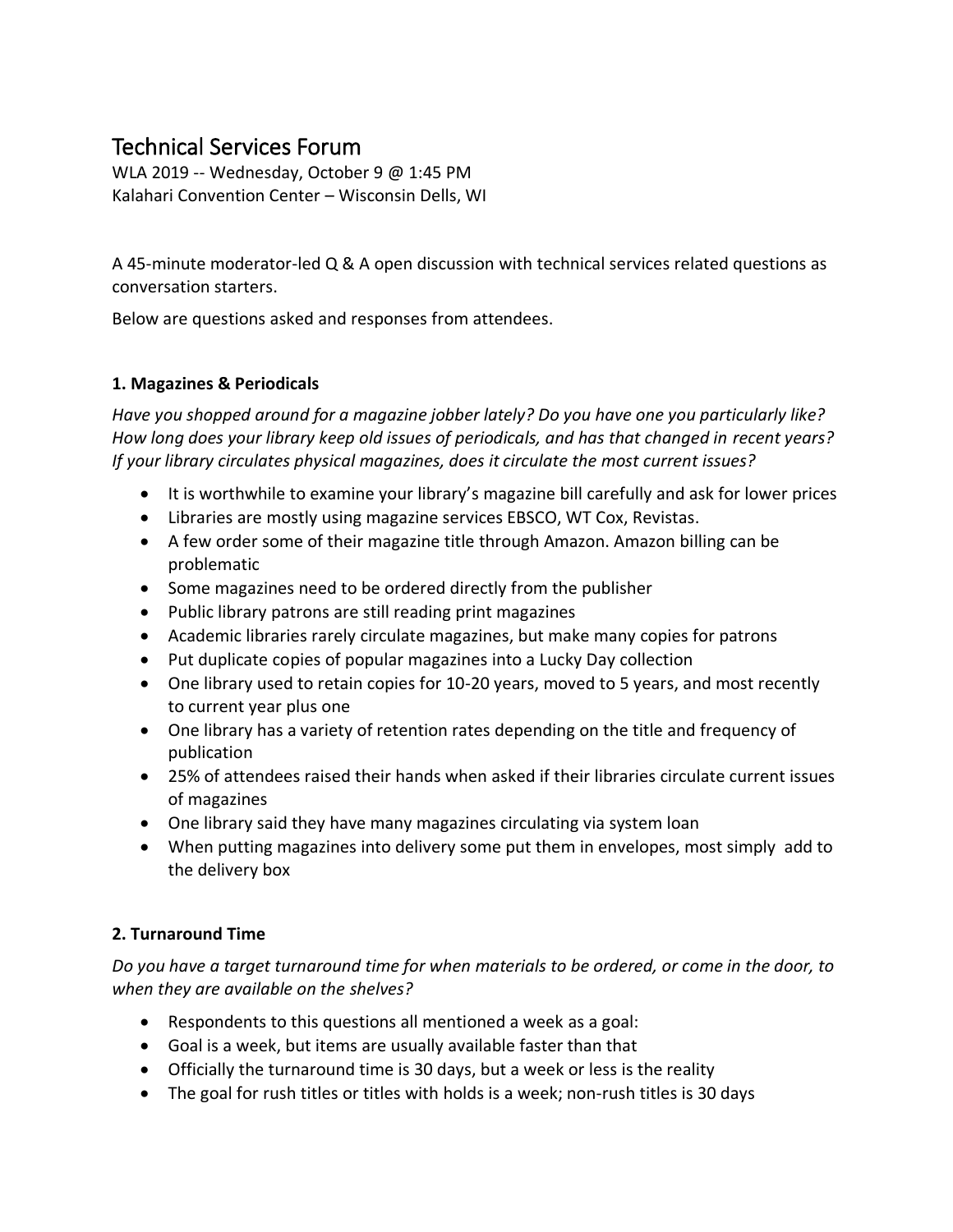## **3. Ordering**

*Any thoughts on the best (or worst) vendors for books and AV? If you order from Amazon, how do you handle their invoicing? Does your library discontinue ordering close to the end of the fiscal year to make sure the budget is balanced, or continue to order all year round?*

- One said their library orders DVDs from Amazon, sound recordings from Baker & Taylor
- Another library said they were looking to switch from Amazon to B&T for most DVDs, but Midwest Tape for Disney movies
- Attendees were polled for Amazon use of ordering DVDs:
	- o About half used Amazon for some DVD ordering
	- o About those, about two thirds used Amazon Prime when ordering

## **4. Vendor Processing**

*Do you use vendor processing for your items? Why or why not? If you do, is there a vendor you use and like?*

- A system that does cataloging/processing for member libraries asks those libraries to have vendor processing done when the system is doing the full cataloging
- Two attendees wanted to know if the price of Baker & Taylor processing was worth it. Respondents said it can be, but due to turnover B&T work needs to be carefully checked for errors. When there are errors the vendor can be asked for credit
- A larger library with branches uses Baker & Taylor preprocessing and cataloging for children's' books and adult nonfiction. Their popular adult fiction and young adult books are done in-house
- A library uses Brodart for ordering, with preprocessing for popular title lists. The general processing cost is around less than 10% of the cost for the titles
- The library using Brodart for most ordering uses B&T for "Paperback Parade" titles

# **5. Training**

*How are people trained to catalog or to process materials for the shelves? Written manuals? Oral tradition? Is there training you have found to be effective? Is there training you need?*

- Libraries are looking for a better way to train staff
- One system is all about the documentation. Documentation is easier for processing than cataloging
- A system has a cataloging wiki
- A system does in-person training, works with the resource library for cataloging, has lots of documentation, and a catalogers' listserv. There needs to be a variety because not all libraries need the same thing
- A system has all libraries enter short bib records, with one library adding OCLC bib records. They have online webinars, with tutorials and quizzes for cataloging training
- Even with lots of cataloging training, mistakes show up